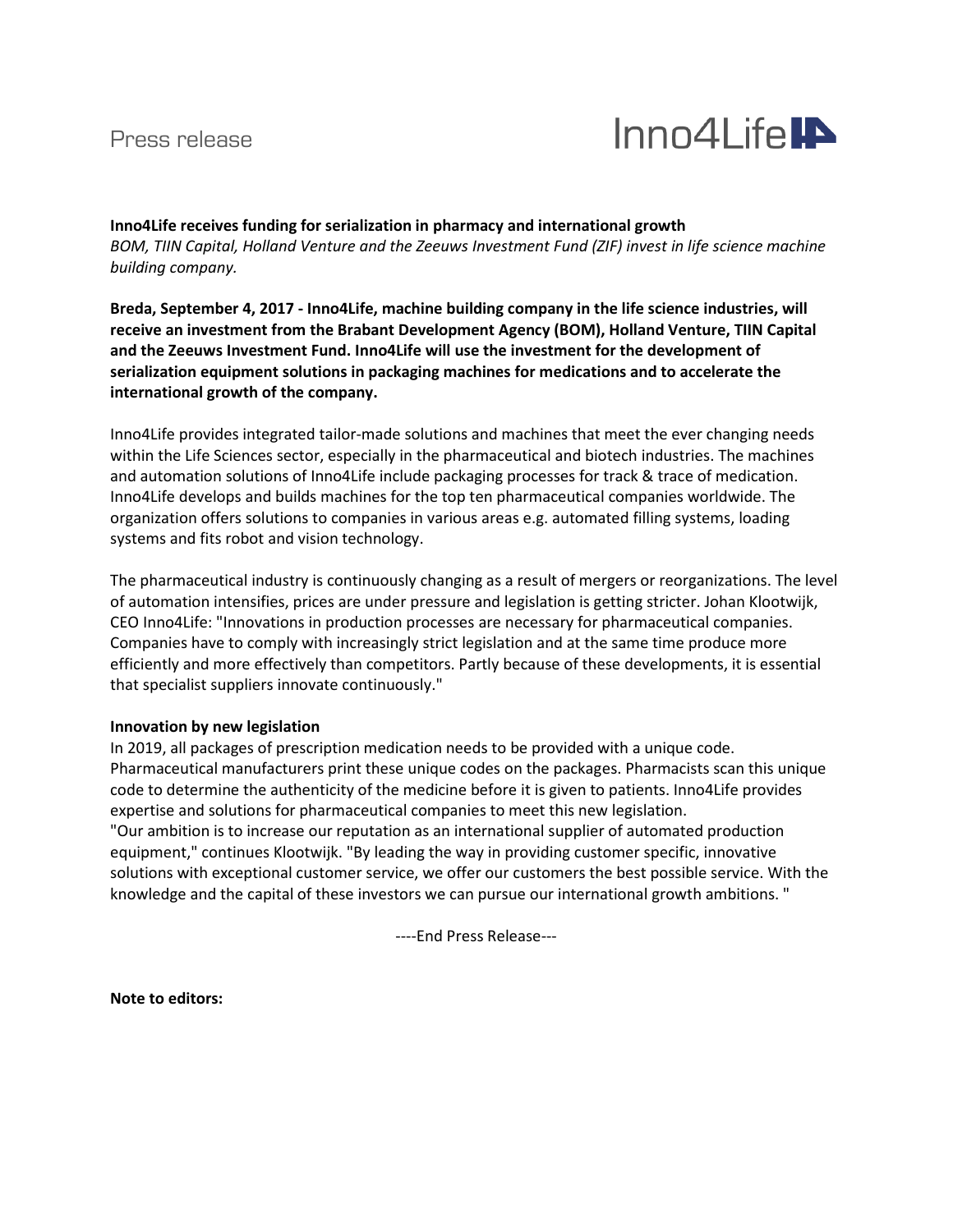

#### **About Inno4Life**

Inno4Life specializes in complex, customer-specific machine construction and service projects for the Life Science sector; in particular for human and veterinary pharmacy, medical & clinical equipment, health care, nutrition, and the semiconductor industry. Our knowledge is deeply rooted in the pharmaceutical industry in the field of automated aseptic process and corresponding (packaging) machines. From this background, Inno4Life offers expertise, discipline and very specific know-how to help overcome evolving challenges constantly faced by customers in highly regulated markets. Relying on many years of combined experience and skills in the management of large-scale projects internationally, we offer a complete range of solutions in the following areas: Equipment & Support, System Integration, System Optimization and independent Expert Advice. Visi[t Inno4Life.com](http://www.inno4life.com/) for additional information.

#### **About TIIN Capital**

Since 1998, TIIN Capital has invested in IT and high tech companies that play an important role in the Dutch economy and stand out through their innovative solutions. TIIN Capital invests through its funds; Tech Fund, TIIN Tech Fund 2, TIIN Tech Fund 3, TIIN buyout & Growth Fund and TIIN Next Phase Fund. A new fund that focuses on investments at a later stage (including scale-ups) is planned for 2017. TIIN Capital manages approximately €60 million in assets within a network of more than 1,000 informal investors. In addition to its interest in capital investments, TIIN Capital underpins the value of entrepreneurship and the knowledge of technology in various industries within its network. [www.tiincapital.nl](http://www.tiincapital.nl/)

#### **About Holland Venture**

Holland Venture has invested in more than 130 Dutch SMEs in a responsible and successful manner over the past 35 years. With a clear investment strategy, Holland Venture is active in the attractive growth markets of Healthcare and Technology. The experienced and involved investment team knows what entrepreneurship is like. Holland Venture strives for an open, sustainable and professional relationship with the management teams of the companies in which she invests, with the joint goal of achieving growth. Holland Venture is supported by a broad network of successful entrepreneurs in Healthcare and Technology. [www.hollandventure.com](http://www.hollandventure.com/)

#### **About Zeeuws Investment Fund (ZIF)**

Six private investors, working at the top of the (inter)national business, along with development agency NV Economic Impulse and the ZIZAG Foundation are the shareholders of the Zeeuws Investment Fund. ZIF invests in technology companies in the seeding phase. Besides capital, ZIF invests in sharing knowledge of shareholders and fund managements through its networks. [www.zeeuwsinvesteringsfonds.nl](https://ssl.translatoruser.net/bv.aspx?from=nl&to=en&a=http%3A%2F%2Fwww.zeeuwsinvesteringsfonds.nl%2F)

#### **About Brabant Development Agency (BOM)**

BOM is an economic development agency committed to supporting the continued growth of companies in the Dutch Brabant region. BOM provides knowledge, capital, talent, market and facilities to ambitious entrepreneurs with growth potential who focus on finding solutions to economic and social issues. By doing this, BOM contributes to the sustainable development of Brabant's economy. BOM is located in Tilburg and currently employs about 90 people. [www.bom.nl](https://ssl.translatoruser.net/bv.aspx?from=nl&to=en&a=http%3A%2F%2Fwww.bom.nl%2F)